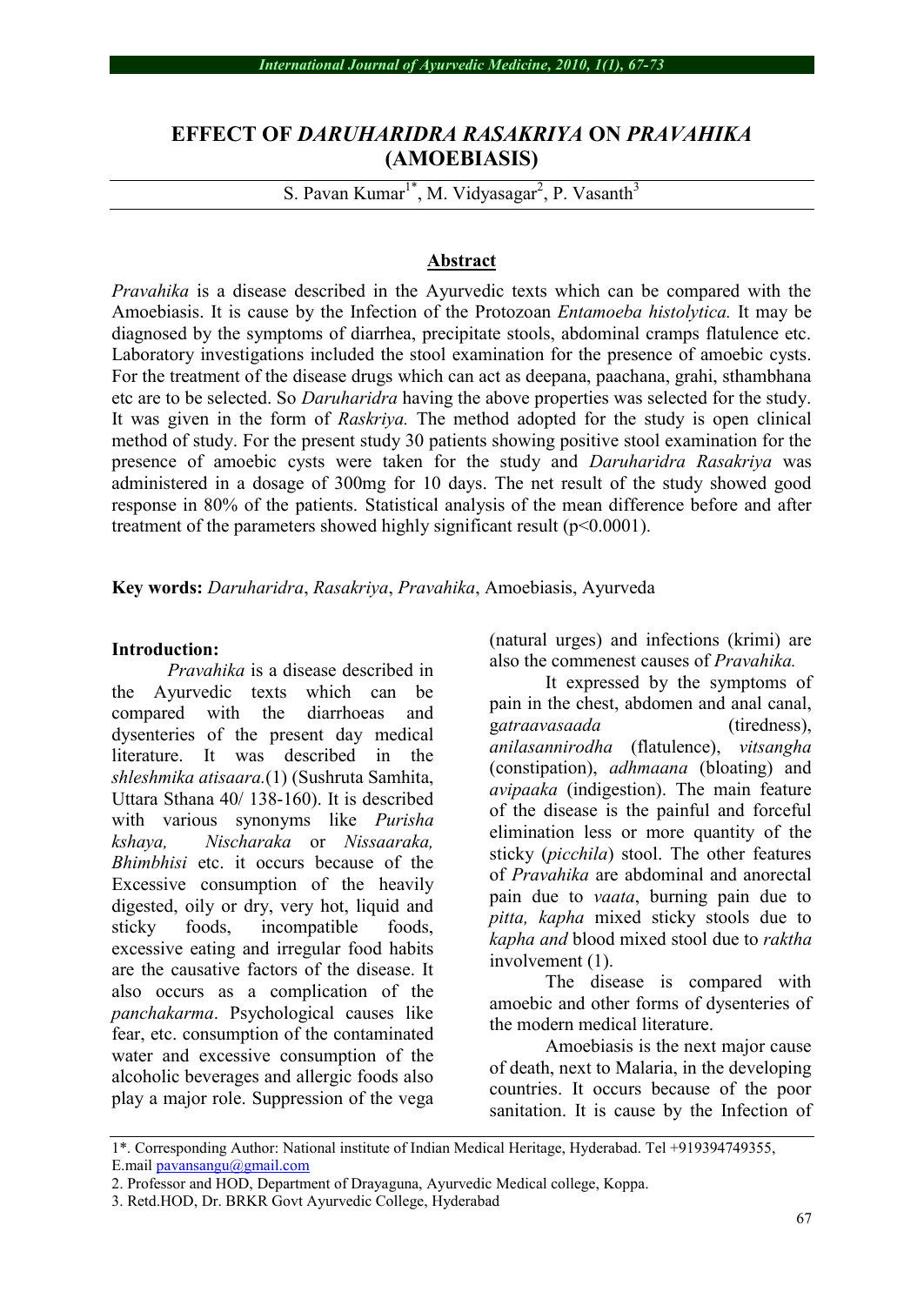the Protozoan *Entamoeba histolytica.* The parasite was first described by Losch (1875) in Russia.

The life cycle of *E. histolytica* consists of two stages: an infective cyst and an invasive trophozoite. The trophozoites measure 10–50 mm in diameter and contain a single nucleus with a central karyosome. The cysts measure 10–15 mm in diameter and typically contain four nuclei.

*E. histolytica* cysts are resistant to acidification, chlorination and desiccation. They are capable of surviving in a moist environment for several weeks and are spread via the ingestion of faecally contaminated food or water. After ingestion of the cysts by a human host, excystation occurs within the lumen of the small intestine. During excystation, nuclear division is followed by cytoplasmic division, giving rise to eight trophozoites. The trophozoites then reside in the lumen of the caecum and large intestine, where they adhere to the colonic mucus and epithelial layers; re-encystation of the trophozoites occurs within the lumen of the colon, resulting in the excretion of cysts in the faeces and continuation of the life cycle.

*E. histolytica* can spread in the bloodstream (haematogenously) after it has penetrated the colonic epithelium and can establish persistent extraintestinal infections (most commonly amoebic liver abscess).

The clinical forms of intestinal Amoebiasis may be

- 1. Asymptomatic cyst carriers It consists of colicky lower abdominal pain and increased frequency of bowel movements with loose watery diarrhea.
- 2. Symptomatic. The symptomatic intestinal Amoebiasis can progress from mild diarrhoea (non-dysenteric colitis with intermittent diarrhea, mucus, abdominal pain, flatulence and weight loss) to severe haemorrhagic dysentery (acute

amoebic dysentery with presence of blood and mucus in the stool, accompanied by abdominal pain, tenderness, tender Hepatomegaley and rectal tenesmus) with or without complications.

Laboratory diagnosis can be done by:

- Direct examination of colonic exudates obtained at sigmoidoscopy or of freshly passed stool as a saline wet mount.
- Sigmoidoscopy and
- Barium enema examination
- The Amoebic Flourescent Anti-Body Titre (FAT)

## **Treatment:**

The treatment for this condition is aimed at administering the drugs which have the properties of *langhana, deepana, paachana and graahi.* After the infection reduces *sthambhana dravyas* can be administered.

## **Rationale in the selection of the drug:**

Many internal medications are mentioned in Ayurvedic texts for the treatment of *Pravahika*. *Daruharidra Rasakriya* is selected for the present study as it has the properties of *deepana, paacana, grahi* etc which are more suitable for the control of *Pravahika*.

*Daruharidra* (*Berberis aristata, Berberidaceae*) is one of the important medicinal plants used by the Ayurvedic physicians since ages for various ailments. It is also known by the synonyms Peetadru (stems are yellow in colour), Kaleyaka (It removes doshas out of the body), Daarvi (It washes out doshas), Pacham pachca (Increases digestive power), Parjani (It prevents the diseases), Katamkateri (It removes the doshas, which cause obstruction to the srotos) etc. (2)

It is said to be used in diseases like *Prameha, Kusta, Rajayakshma, Unmaada, Apasmaara, Kshatha, Kshaya, Swayathu, Arshas, Grahani, Paandu, Visarpa, Visha, Vrana, Vaataraktha, Mukha roga, Hikka, Shwaas, Yonivyapath, Netra roga and Atisaara.* (2,3)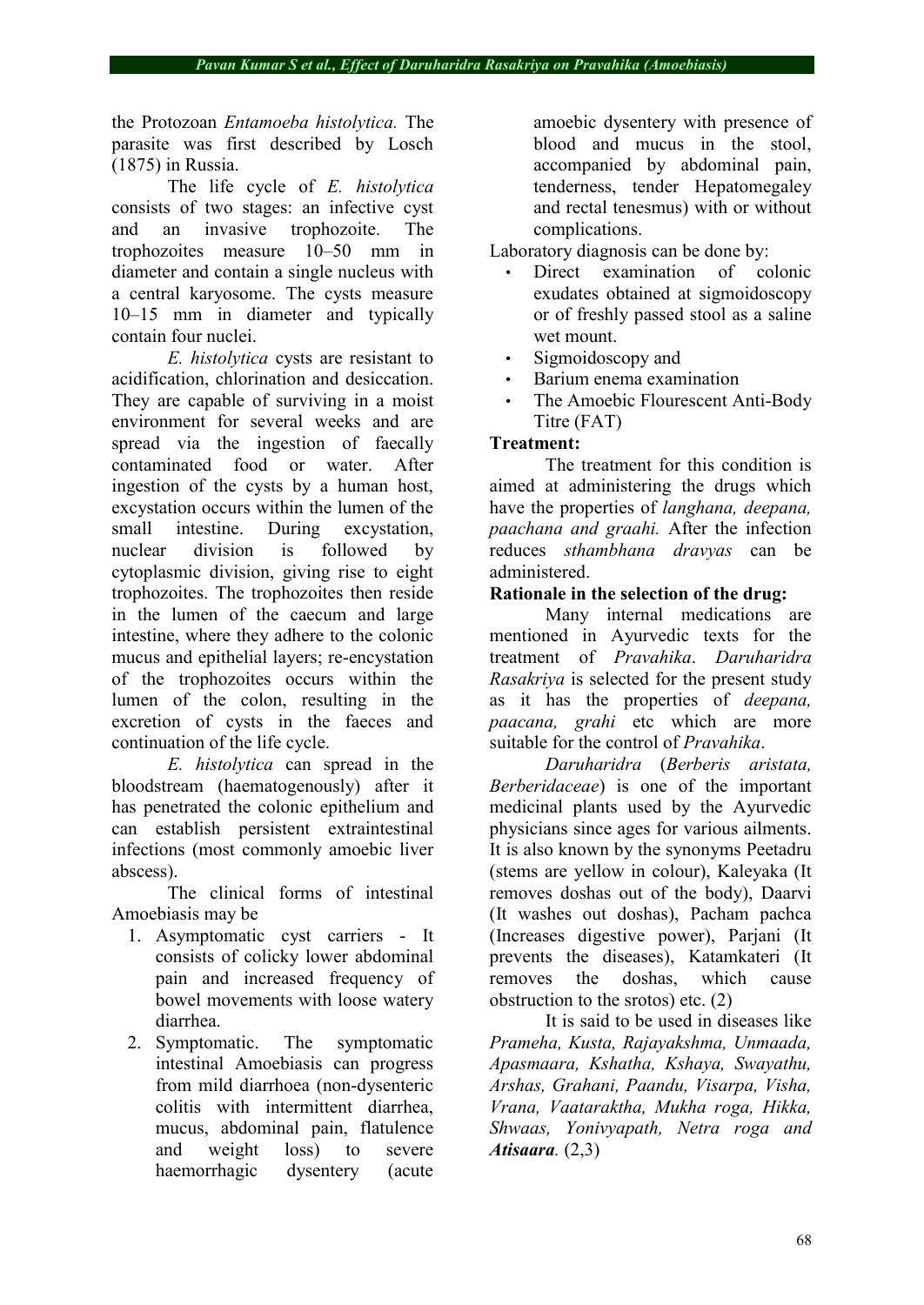The chief chemical content in it is Berberine  $(C_{20}H_{17}NO_4)$ . Berberine has been proved to have wide range of pharmacological activites like antimicrobial activity against a variety of intestinal parasites like *Entamoeba histolytica*, bacteria, fungi, protozoans, helminths, chlamydia, and viruses. It is also useful in ocular trachomal infections, cardio-vascular diseases like tachyarrythmias etc. (4)

## **Mode of preparation of** *Rasakriya***(3):**

*Rasakriya* is the form of preparation of the acqueous extract of the plant materials used by the Ayurvedic physicians. In this the 1 part of the drug(s) are made into coarse powder and boiled with 16 parts of water till only 4 parts of the water remains. Then it is filtered and the filtrate is again heated on a low flame till it becomes semi-solid. This semisolid mixture is again dried in shade or drier to get a solid mass of extract. This is called as *Rasakriya.* This is a dosage form mentioned in Ayurvedic classics which is palatable and less in dosage (approximately  $1/10^{th}$  of the powder). This can be given in a dose of 300mg TID.

By considering the above mentioned the present clinical study is conducted to know the efficacy of the *Rasakriya* of *Daruharidra* (*Berberis aristata*, Berberidaceae) in the cases of *Pravahika* (Amoebiasis).

## **Aims and objectives:**

The aim of the study is to study the effect of the *Daruharidra* (*Berberis aristata*, Berberidaceae) *Rasakriya* in the cases of Amoebiasis.

## **Materials and methods: Selection of the patient:**

30 patients who are diagnosed to have the symptoms of acute amoebic infection and positive microscopic stool examination for *Entamoeba histolytica* were taken for the study from Government Ayurvedic Hospital, Hyderabad.

Patients with other forms of diarrhoeas are not considered for this study.

## **Method of study:** Open clinical study. **Inclusion criteria:**

- 1. Patients with positive microscopic stool examination for *Entamoeba histolytica* cysts and having the symptoms of Amoebiasis.
- 2. Patients without the symptoms of severe dehydration.
- 3. Patients with age group between 20 and 60 years were selected for the study.

## **Exclusion criteria:**

- 1. Severe dehydration
- 2. Patients below 20 years of age.
- 3. Pregnant and lactating women.
- 4. Elderly patients.
- 5. Patients having arrhythmias.
- 6. Patients having complications of the disease.

## **Assessment:**

- 1. Based on the relief in the symptoms.
- 2. Stool examination for the presence of cysts.

# **Symptoms and grading of the symptoms:**

# **Diarrhoea:**

- 1-2 motions a day  $-0$
- $\cdot$  3-4 motions a day 1
- $\cdot$  4 -5 motions a day 2
- Above 5 motions a  $day 3$

## **Precipitate stool**

- Absent  $-0$
- Present at certain times a  $day 1$
- Present all through the day  $-2$

## **Melena**

- Absent  $-0$
- Few blood stains in stool  $-1$
- $B$ loody stools  $-2$

## **Abdominal cramps**

- Absent  $-0$
- Mild not affecting daily activity  $-1$
- Affecting daily activity  $-2$

### **Flatulence**

Absent  $-0$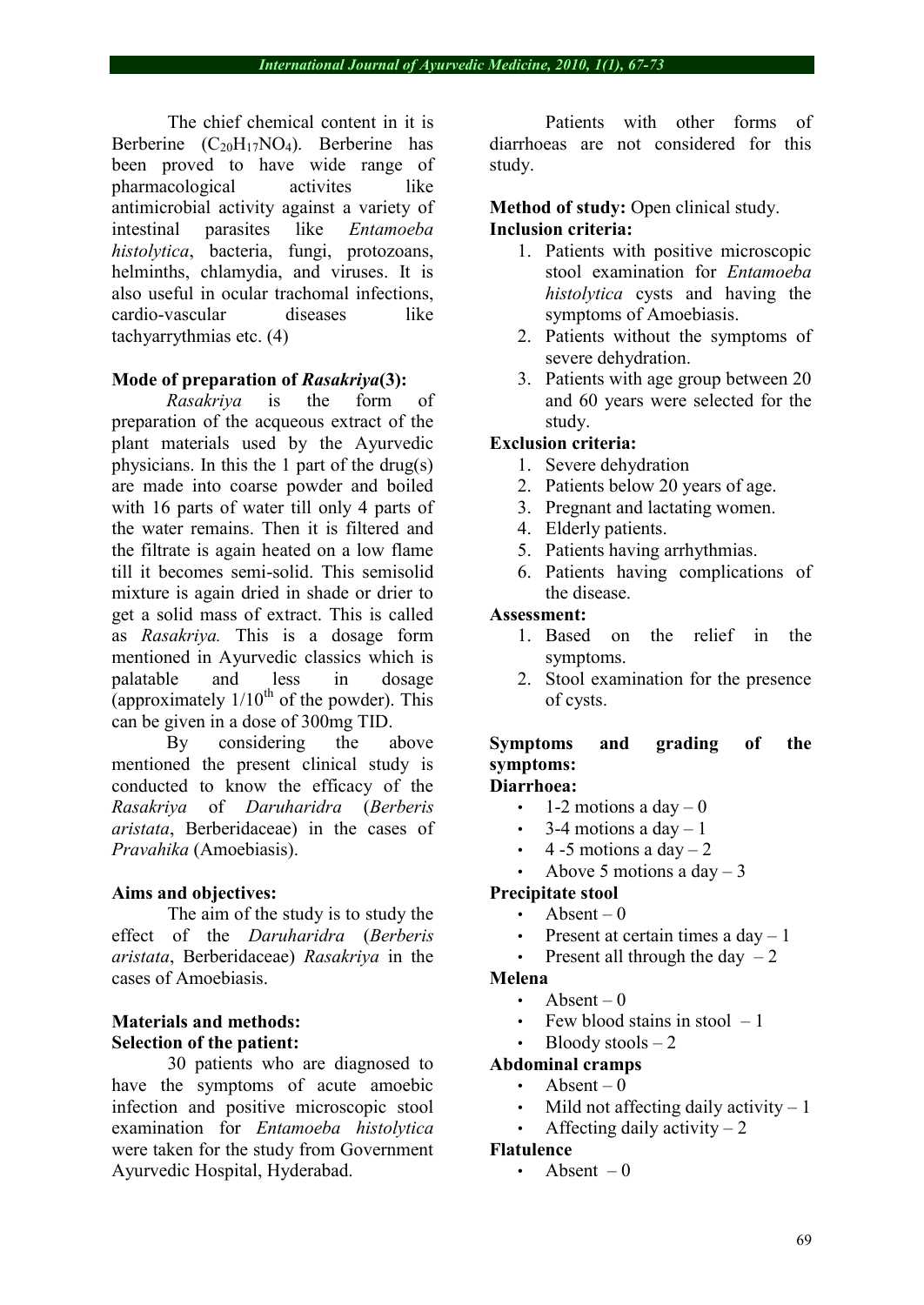- Mild without bloating and constipation  $-1$
- With bloating and constipation  $-2$

## **Epigastric distress**

- Absent  $-0$
- Mild burning sensation  $-1$
- Burning with sour belchings  $-2$
- Burning with vomitings  $-3$

### **Fatigue**

- No Fatigue 0.
- Fatigue not affecting his daily activities - 1
- Fatigue affecting his daily activities - 2
- Activities reduced due to weakness - 3

### **Stool examination:**

- No cysts  $-0$
- Positive for the cysts  $-1$

## **Total efficacy of therapy:**

Basing on the individual score of each finding before and after treatments, the response of the treatment can be assessed. Overall effect of the treatment in each individual patient can be assessed by the below mentioned formula

Over all percentage of relief = (Total score of all findings before treatment –Total score of all findings after the treatment)/ Total score of all findings before treatment X 100

### **Classification of results:**

- No response: if the efficacy is below 50%.
- Poor response: If the efficacy is between 51 to 60%.
- Fair response: If the efficacy is between 61-75%.
- Good response: if the efficacy is between 76-100%.

## **Drugs:**

*Daruharidra* bark was procured from Jaipur market and was tested for its microscopic identity in the Department of Dravyaguna, Government Ayurvedic College, Hyderabad. The bark is then made into course powder and *Rasakriya* is prepared as per the procedure mentioned for the *Rasakriya* by the Ayurvedic texts.

The *Rasakriya* thus obtained is made into 300mg pills (Figure 1-3).

**Dose:** 300mg TID before meals with warm water.

**Route of Administration:** Oral route.

**Duration of the Treatment:** 10 Days.

## **Clinical assessment**

The study is based on the randomized clinical trial conducted at Govt Ayurvedic hospital, Hyderabad during the period 2002 to 2003.

Both the subjective and objective parameters are recorded before and after the treatment and analyzed statistically.

## **Observation and results:**

Totally 30 patients were taken for the study. The patients are classified according to the age, sex, diet and place of residence. The tables showing the distribution of the patients in the above groups are as follows:

## **TABLE 1: SHOWING AGE WISE DISTRIBUTION OF THE PATIENTS**

| Age          | <b>Number</b> | Percentage  |  |  |  |  |
|--------------|---------------|-------------|--|--|--|--|
| (in          | of            | of patients |  |  |  |  |
| years)       | patients      |             |  |  |  |  |
| $21 - 30$    | 11            | 36.67       |  |  |  |  |
| $31 - 40$    |               | 26.67       |  |  |  |  |
| $41 - 50$    | 6             | 20          |  |  |  |  |
| 50-60        | 5             | 16.67       |  |  |  |  |
| <b>Total</b> | 30            | 100         |  |  |  |  |

### **AGE WISE DISTRIBUTION OF THE PATIENTS**



## **TABLE 2: SHOWING SEX WISE DISTRIBUTION OF PATIENTS**

| <b>Sex</b> | <b>Number</b> | Percentage  |  |  |  |
|------------|---------------|-------------|--|--|--|
|            | of            | of patients |  |  |  |
|            | patients      |             |  |  |  |
| Male       | 20            | 66.67       |  |  |  |
| Female     | 10            | 33.33       |  |  |  |
| Total      | 30            | 100         |  |  |  |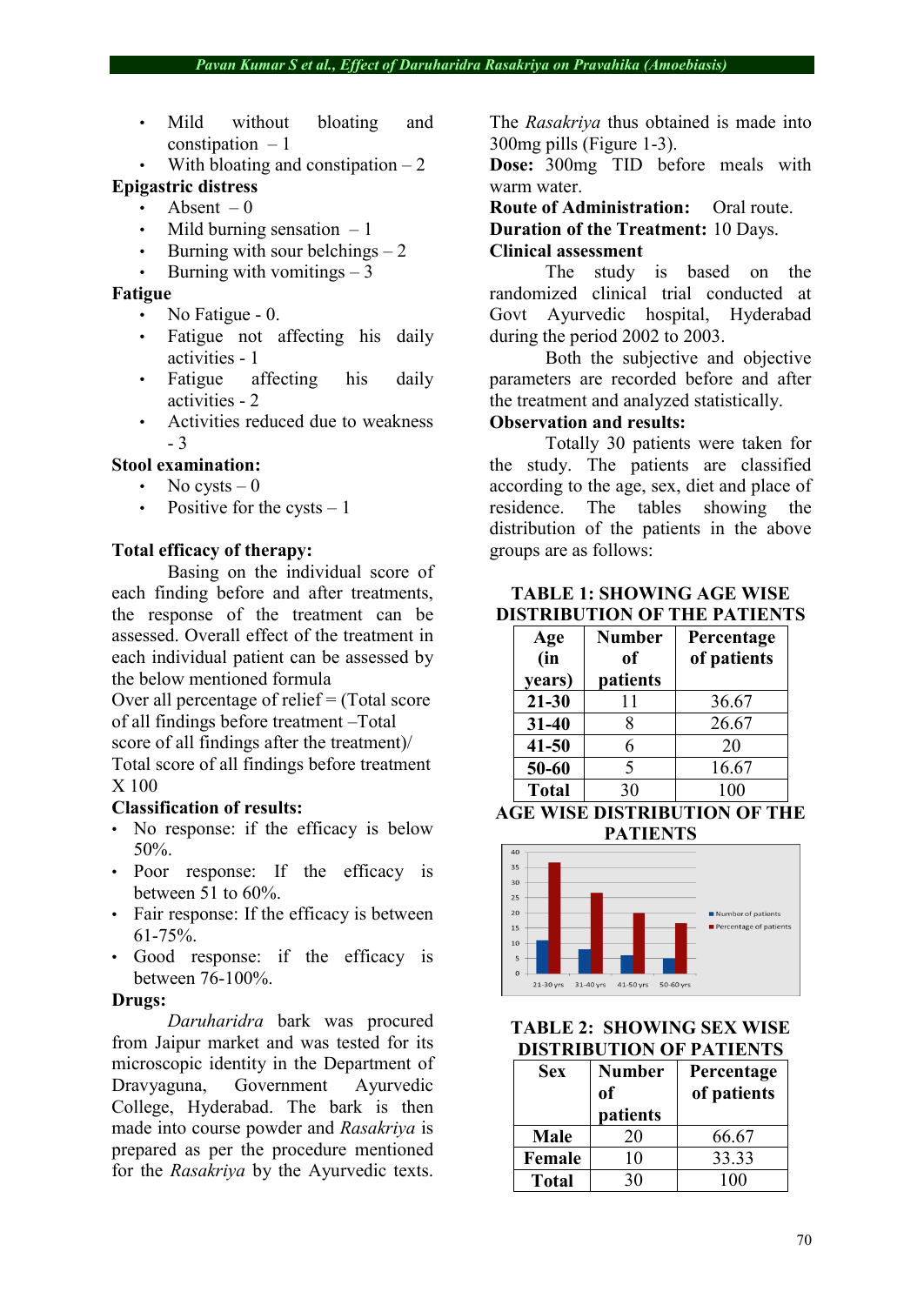## **SEX WISE DISTRIBUTION OF PATIENTS**



## **TABLE 3: SHOWING DIET WISE DISTRIBUTION OF THE PATIENTS**

| <b>Diet</b>  | <b>Number of</b><br>patients | Percentage of<br>patients |  |  |  |  |
|--------------|------------------------------|---------------------------|--|--|--|--|
| Veg          | 14                           | 46.67                     |  |  |  |  |
| Non-         | 16                           | 53.33                     |  |  |  |  |
| veg          |                              |                           |  |  |  |  |
| <b>Total</b> | 30                           | 100                       |  |  |  |  |

## **DIET WISE DISTRIBUTION OF THE PATIENTS**



#### **Results:**

**TABLE 5: SHOWING THE PERCENTAGE OF RELIEF ON OVER ALL PARAMETERS:**

|                     |                 | No of patients showing the score |              |                             |  |
|---------------------|-----------------|----------------------------------|--------------|-----------------------------|--|
| <b>SYMPTOMS</b>     | <b>BT</b><br>AT |                                  | <b>BT-AT</b> | <b>Percentage of result</b> |  |
| Diarrhoea           | 80              |                                  | 73           | 91.25                       |  |
| Precipitate stool   | 46              |                                  | 42           | 91.30                       |  |
| Melena              |                 |                                  | 37           | 90.24                       |  |
| Abdominal cramps    | 50              | 10                               | 40           | 80                          |  |
| Flatulence          | 49              |                                  | 43           | 87.75                       |  |
| Epigastric distress | 51              | 10                               |              | 80.39                       |  |
| Fatigue             | 44              |                                  | 39           | 88.63                       |  |
| Stool examination   | 30              |                                  | 23           | 76.67                       |  |

#### **TABLE 4: SHOWING HABITAT WISE DISTRIBUTION OF THE PATIENTS**

| 1 / 1 1 1 1 1 1 V |               |             |  |  |  |  |  |
|-------------------|---------------|-------------|--|--|--|--|--|
| Habit             | <b>Number</b> | Percentage  |  |  |  |  |  |
|                   | of patients   | of patients |  |  |  |  |  |
| Urban             | 10            | 33.33       |  |  |  |  |  |
| Sub-              | 15            | 50          |  |  |  |  |  |
| urban             |               |             |  |  |  |  |  |
| <b>Rural</b>      |               | 16.67       |  |  |  |  |  |
| <b>Total</b>      | 30            | 100         |  |  |  |  |  |

## **HABITAT WISE DISTRIBUTION OF THE PATIENTS**

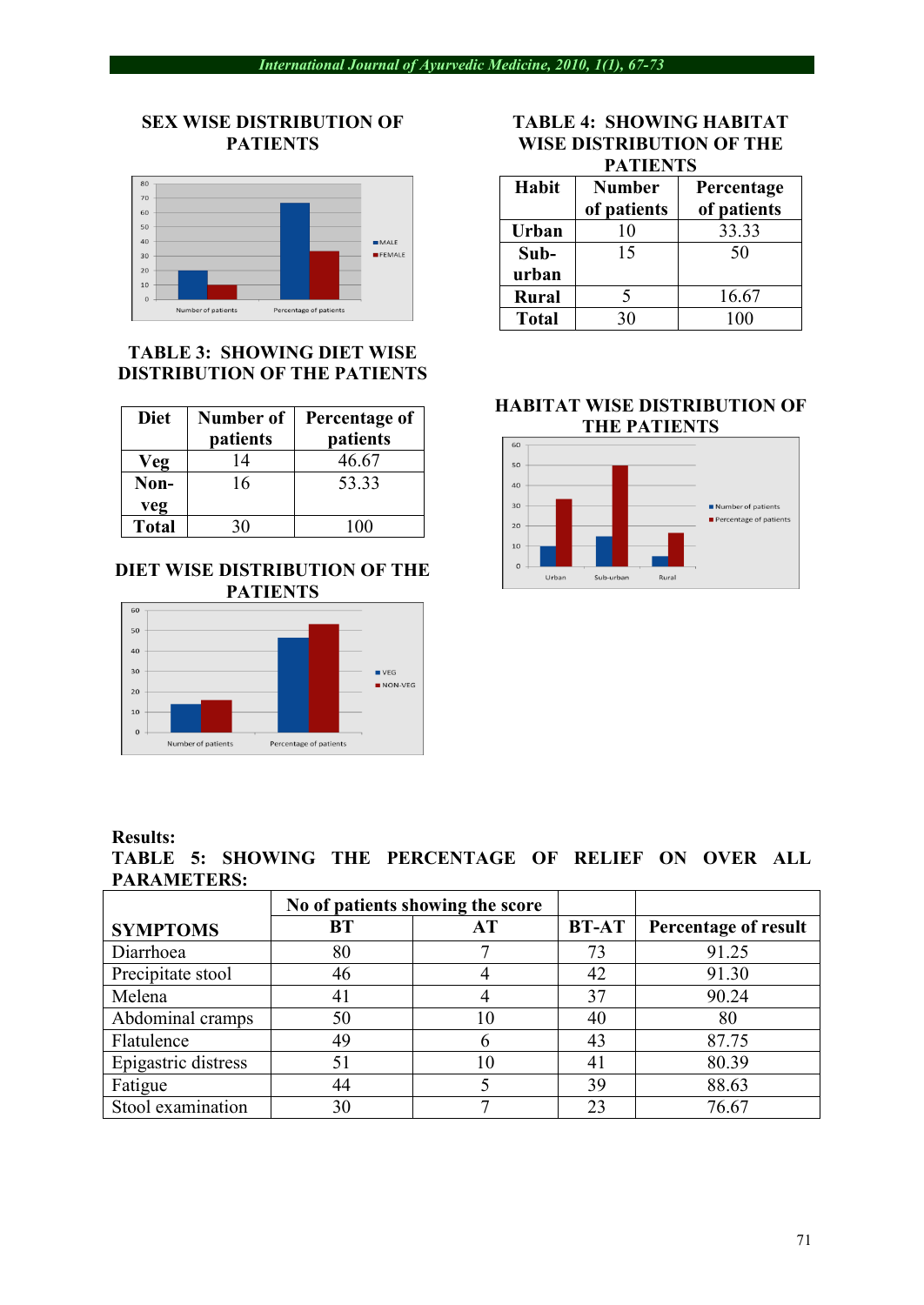#### *Pavan Kumar S et al., Effect of Daruharidra Rasakriya on Pravahika (Amoebiasis)*

| <b>Drugs</b>             | <b>Results of the treatment</b> |       |      |    |                 |  |
|--------------------------|---------------------------------|-------|------|----|-----------------|--|
|                          | Good                            | Fair  | Poor | No | <b>Total</b>    |  |
| Daruharidra<br>Rasakriya | 24<br>$(80\%)$                  | (20%) |      |    | 30<br>$(100\%)$ |  |

## **TABLE 6: SHOWING THE OVERALL RESPONSE TO THE TREATMENT:**

## **TABLE 6: SHOWING THE RESULT OF THE TREATMENT:**

|                            |                     | Mean grade score |      |       |            |           |              |               |
|----------------------------|---------------------|------------------|------|-------|------------|-----------|--------------|---------------|
|                            | No. of              | <b>BT</b>        | AT   | $BT-$ | <b>SD</b>  | <b>SE</b> | $\mathbf{t}$ | $\mathbf{p}'$ |
| <b>SYMPTOMS</b>            | <b>Observations</b> |                  |      | AT    |            |           | value        | value         |
| Diarrhoea                  | 30                  | 2.67             | 0.23 | 2.43  | $\pm 0.57$ | 0.104     | 23.45        | < 0.0001      |
| Precipitate stool          | 30                  | 1.53             | 0.13 | 1.4   | $\pm 0.56$ | 0.103     | 13.61        | < 0.0001      |
| Melena                     | 30                  | 1.37             | 0.13 | 1.23  | $\pm 0.63$ | 0.114     | 10.79        | < 0.0001      |
| Abdominal cramps           | 30                  | 1.67             | 0.33 | 1.33  | $\pm 0.66$ | 0.121     | 11.05        | < 0.0001      |
| Flatulence                 | 30                  | 1.63             | 0.20 | 1.43  | $\pm 0.68$ | 0.124     | 11.56        | < 0.0001      |
| Epigastric distress        | 30                  | 1.70             | 0.33 | 1.37  | $\pm 0.76$ | 0.140     | 9.786        | < 0.0001      |
| Fatigue                    | 30                  | 1.47             | 0.17 | 1.30  | $\pm 0.65$ | 0.119     | 10.93        | < 0.0001      |
| Stool examination for cyst | 30                  |                  | 0.23 | 0.77  | ±0.430     | 0.079     | 9.76         | < 0.0001      |

## **DISCUSSION**

*Pravahika* (Amoebiasis) is a disorder mostly affecting the people living in contaminated areas. It is one of the major causes of the death in developing countries. So the present study has been conducted to know the efficacy of Ayurvedic drug, *Daruharidra*, in the management of the disease. By preparing the *Rasakriya* of the drug, the dosage is reduced to  $1/10^{th}$  of the powdered drug and the palatability increased as it is easy to consume a 300 mg tablet.

Overall result of the above study showed 80% of the patients showing good response to the treatment and the other 20% showing fair response. No patient showed poor or no response as compared by the symptomatology. 7 (23.33%) out of the 30 patients showed the presence of cysts in the stool examination even after the  $10<sup>th</sup>$  day of the treatment. Even though the stool examination in these 7 patients was positive for the cysts, symptomatically they showed fair response to the treatment.

Statistical analysis of the each symptom showed highly significant result(p<0.0001). Stool examination also significant results ( $p<0.0001$ ).

The net result of the study proved to be highly significant by the statistical and percentage analysis. This may be ascribed to the properties of the *Daruharidra* as mentioned in the classical Ayurvedic texts.

## **Conclusion**

To summarize the data it can be concluded that the *Rasakriya* of *Daruharidra* helps in the treatment of the *Pravahika* (Amoebiasis) effectively. This may because of the chemical chemical content Berberine in it, which has the antimicrobial and antiprotozoal properties. As mentioned in the classical texts *Daruharidra* is having the properties of deepana, paacana, grahi and krimi hara properties. These properties are required for the treatment of the disease. So *Daruharidra* proved efficacious in the cases of *Pravahika*.

## **Acknowledgements:**

The author Dr. S. Pavan Kumar is thankful to the Principal, Govt Ayurvedic Medical College and NTRUHS for providing the opportunity to carry out this work.